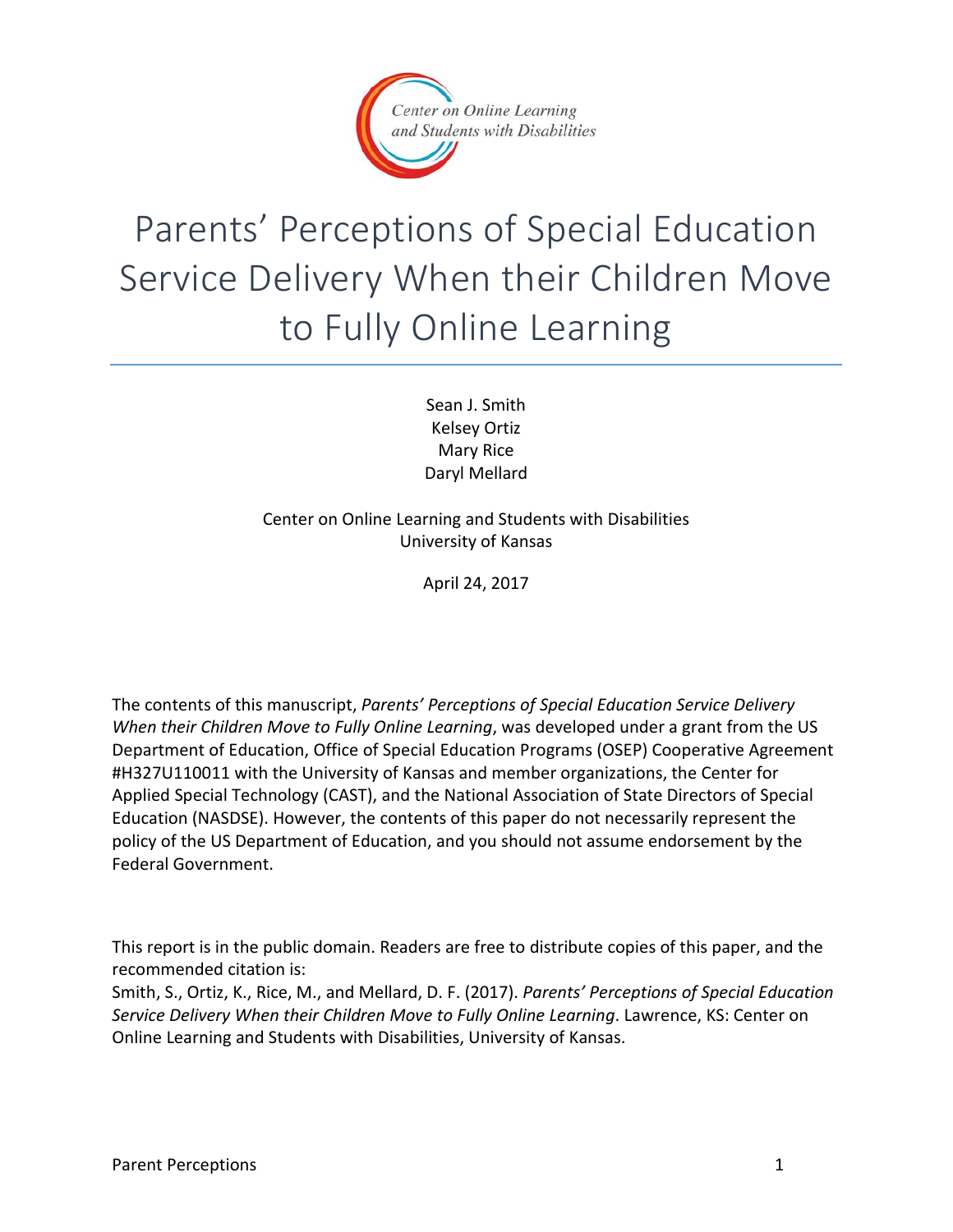In recent years, the growth of online learning options and the availability of fully online educational experiences in all 50 states has presented new opportunities for students, particularly those students with disabilities. The exponential growth in K-12 online learning opportunities has brought new expectations for stakeholders—in particular, parents, educators, and policymakers—to accommodate this new digital reality.

The Individuals with Disabilities Education Act (IDEA) (2004) outlines provisions deemed necessary to ensure students with disabilities can access and benefit from public education including online instructional settings. A foundational piece of IDEA is the Individualized Education Program (IEP). The IEP is a highly structured legal document that is meant to clearly articulate which educational opportunities, placements and services are necessary for students with disabilities to receive a free appropriate public education (FAPE) (Fish, 2008).

The main components in the IEP include, but are not limited to, (a) current levels of academic performance, (b) annual goals that can be measured, (c) methods for measuring annual goals, (d) what special education services are needed including related services and supplementary aides, (e) the degree to which students are with their peers in regular education, (f) appropriate accommodations, (g) the time for which services will be carried out, and (h) testing accommodations (Wood, 2002). Finally, an IEP team must discuss a full range of supplemental aides and related services so that students with disabilities can receive education in the least restrictive environment (LRE) possible (Etscheidt & Bartlett, 1999).

Given the growth of online learning we wanted to learn how families of students with disabilities described what happened with their children's IEPs, the development and implementation. The specific research question that we asked was the following: what do parents say happens to the IEP when they move their children to fully online schools? This paper describes parents' perceptions of what happens to the special education services for their children when they moved to fully online schools.

# **Review of Literature**

Since this study addresses what happens to the IEP document in the wake of school change, the literature review covers two topics. The first is what has historically happened to service delivery when students change schools *and* residences. The second is what happens when students change schools in the wake of school choice policies (particularly those school changes involving charter schools and homeschooling), but they *do not* change residences. The review concludes with a conceptualization of the online environment as a movement without a residence change.

# **Changing Schools** *and* **Changing Residences**

Because families have the right to take up residence in settings they see fit, student mobility can be attributed to either family-based or school-based reasons (Sorin & Lloste, 2006). Families may move for a number of reasons including change in parents' employment status, lifestyle and residential changes, and shifts in family structure (Skandera & Sousa, 2002). More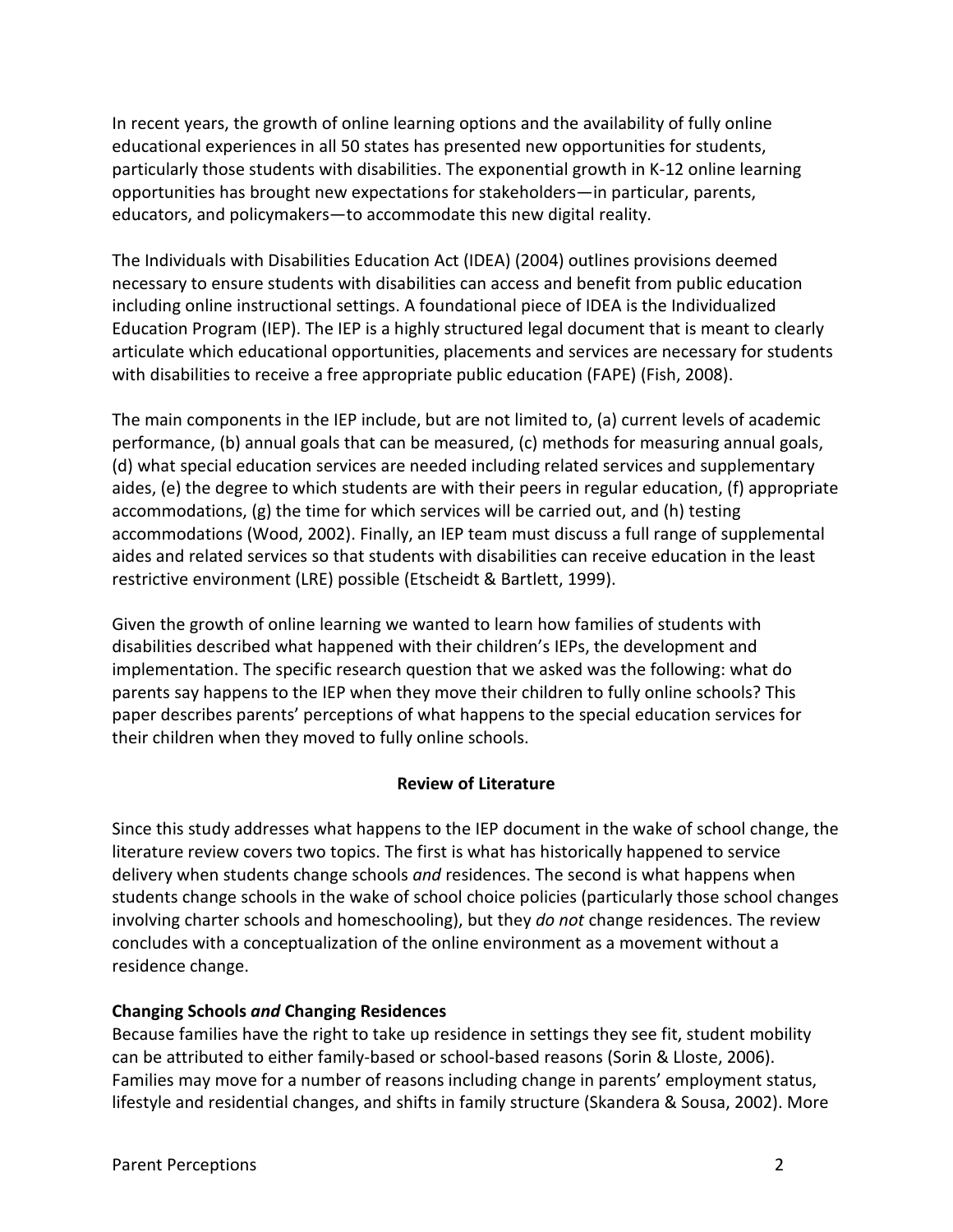specific reasons for movement can include job loss, moving closer to family, divorce, or birth of a new child. Parents who move their children for school-based reasons are responding to issues around "social adaptability, engagement in curricula, academic difficulty, and safety" (Sorin & Lloste, 2006, p. 229). Other school-related issues for school changes include school absences, behavior problems, and low academic expectations.

When Hartman and Frank (2003) conducted an in-depth review of literature designed to provide a more comprehensive understanding of student mobility, they discovered that nonpromotional school changes are disproportionately experienced by students who tend to struggle academically the most. Hartman and Frank identified the following student characteristics associated with this phenomenon: lower socioeconomic status, minority, foreign-born, have experienced residential insecurity, were identified with a disability, were a migrant farm worker, or in the foster system.

# **Changing Schools** *without* **Changing Residence**

States are increasingly offering families school choice options. School choice encourages parents to look at education options that would not have been otherwise available. These school choice options can include open enrollment in magnet schools, pilot schools, voluntary metropolitan desegregation programs, vouchers programs, charter schools, cyber charter schools, or higher performing public schools (Hastings & Weinstein, 2008). These options may come with a promise of enriched curriculum, a better student/teacher ratio, increased flexibility, or advanced technological applications. Parent choices for schools have created a new type of student mobility. When Rumberger and Larson (1998) examined the incidence of mobility of students grades 8 to 12, they found that 40 percent of the students who changed schools did not change residence.

Interestingly, parents of students with disabilities are among the demographic that are utilizing the school choice option at an increasing rate. Ysseldyke, Lange, and Gorney (1994) examined the characteristics of students with disabilities who participated in one of Minnesota's school choice programs, Open Enrollment. This program allowed students to apply for a transfer between school districts. In a survey in which 248 parents of children with disabilities who applied for transfer were asked why they wanted to move their child within the same school district, five major themes emerged from the survey and phone interviews. Those themes included the following: 1) the child's needs would be better met at the new school, 2) the child will receive more individualized attention, 3) the child is kept informed by new teachers, 4) the child will attend school with siblings and friends, and, 5) the child is dissatisfied with former school. Beck, Egalite, and Maranto (2014) also conducted a survey of one online school and found that parents of students with disabilities were *more* satisfied than parents of students without disabilities even though satisfaction was generally high.

Despite the evolution of school options and the increasing push towards personalized education for all children, each state must still act in accordance with IDEA to receive federal funding for their special education programs (Turnbull et al., 2002). Criteria from which student eligibility for special education, identification of a disability, and access to certain types of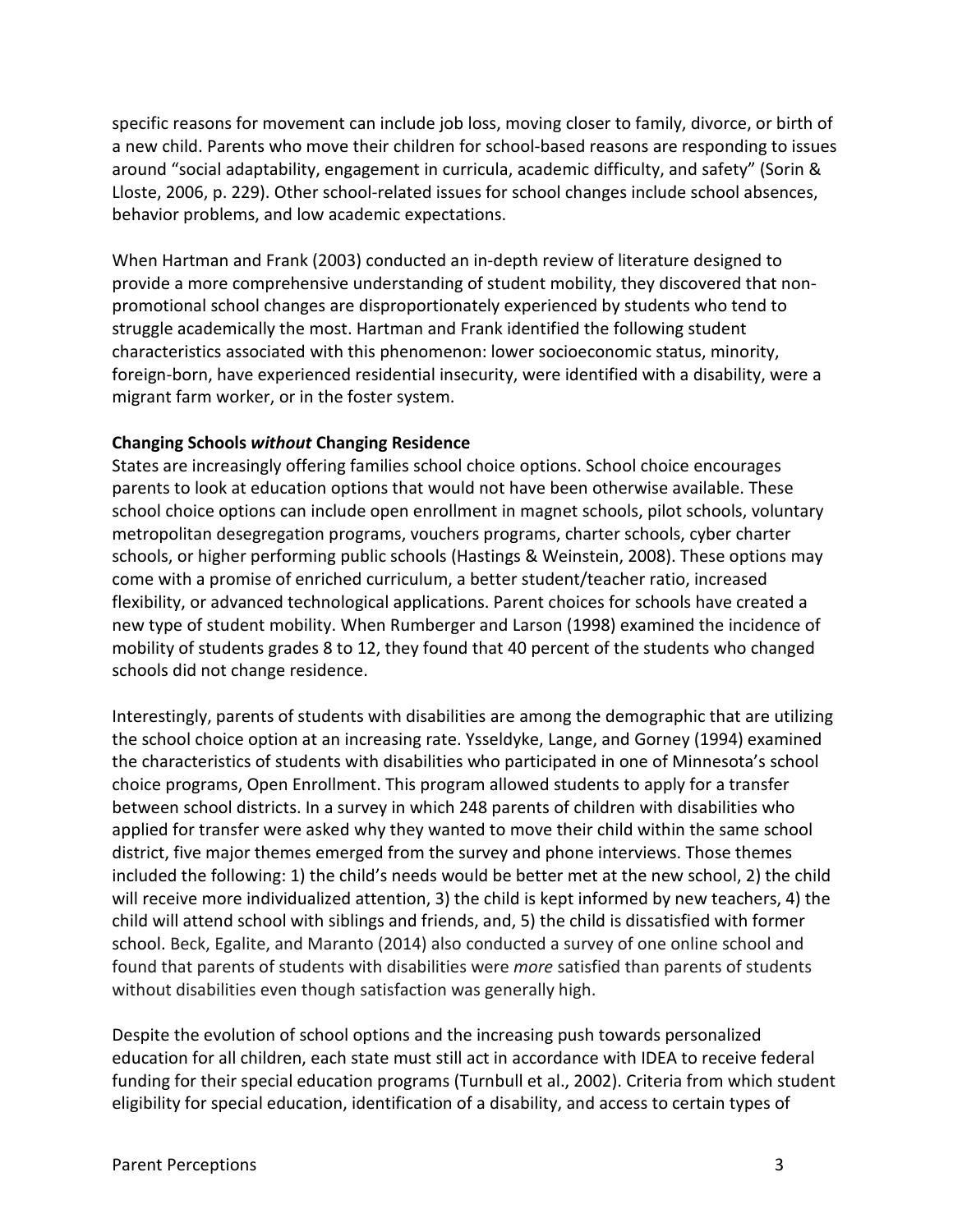related and supplementary services can vary considerably from state to state. Parents may not have the understandings they need to advocate in fully online settings and so they may have substantial amounts of teacher or teacher-like work without much support. For many parents this role was unexpected (Ortiz, Rice, Smith, & Mellard, 2017.

### **Online Learning as a Type of Mobility without a Residential Change**

Kello (2012) investigated variables that influence the choices parents made when considering home education or cyber-charter schooling through surveying parents that home school and parents who enrolled their children in online school. Findings from the study revealed that parents valued flexibility, the moral climate, and positive interaction with school personnel.

#### **Methods**

This study was interested in developing phenomenological understandings about IEP development, implementation, and revision processes that occur as students move from receiving most of their instruction in a traditional brick-and-mortar setting to the online setting in which school work (e.g., online lessons) is completed at home under the direction of an adult who has parental responsibilities for the child. Specifically, we wanted to know what happened to the IEP and all its constituent parts (e.g., present levels of achievement, goals, accommodations, and services) when students with disabilities moved to online schools. We wanted to understand from the perspective of the parent what took place as their child transitioned into the online learning environment. Researchers collected data primarily through phenomenological interviews (Kvale, 1983, 1994, 2009). When engaged in such work, phenomenological researchers focus on both the phenomenon and those persons who have experienced it (Englander, 2012).

#### **Participants**

In qualitative studies, participants should (1) authentically belong to the population the researcher has determined experience the phenomenon and (2) have experience with the phenomenon (Englander, 2012; Kvale, 1994). Participants in this study were parents of children in grades 2 through 8 that had a disability and had enrolled in a fully online program or school receiving special education services. These parents had children who were being served under IEPs in their traditional schools and whose children would have qualified for a continuation of services when their child moved into the fully online setting.

Research staff identified parent technical assistance centers in online schools in five states through state department of education websites. Some participants responded through these centers. To invite additional participants, principals of online schools in states with these centers were contacted and asked to provide information for parents that might be willing to participate. The goal was to contact schools that served students in at least one of the specified grades 2 through 8 and offered fully online services. When a principal agreed to assist in recruitment, a local staff member (typically a special education teacher or counselor) sent information to parents. Using this strategy, 11 parents and one grandparent were recruited to participate. The grandparent in the study was custodial and had responsibilities concomitant to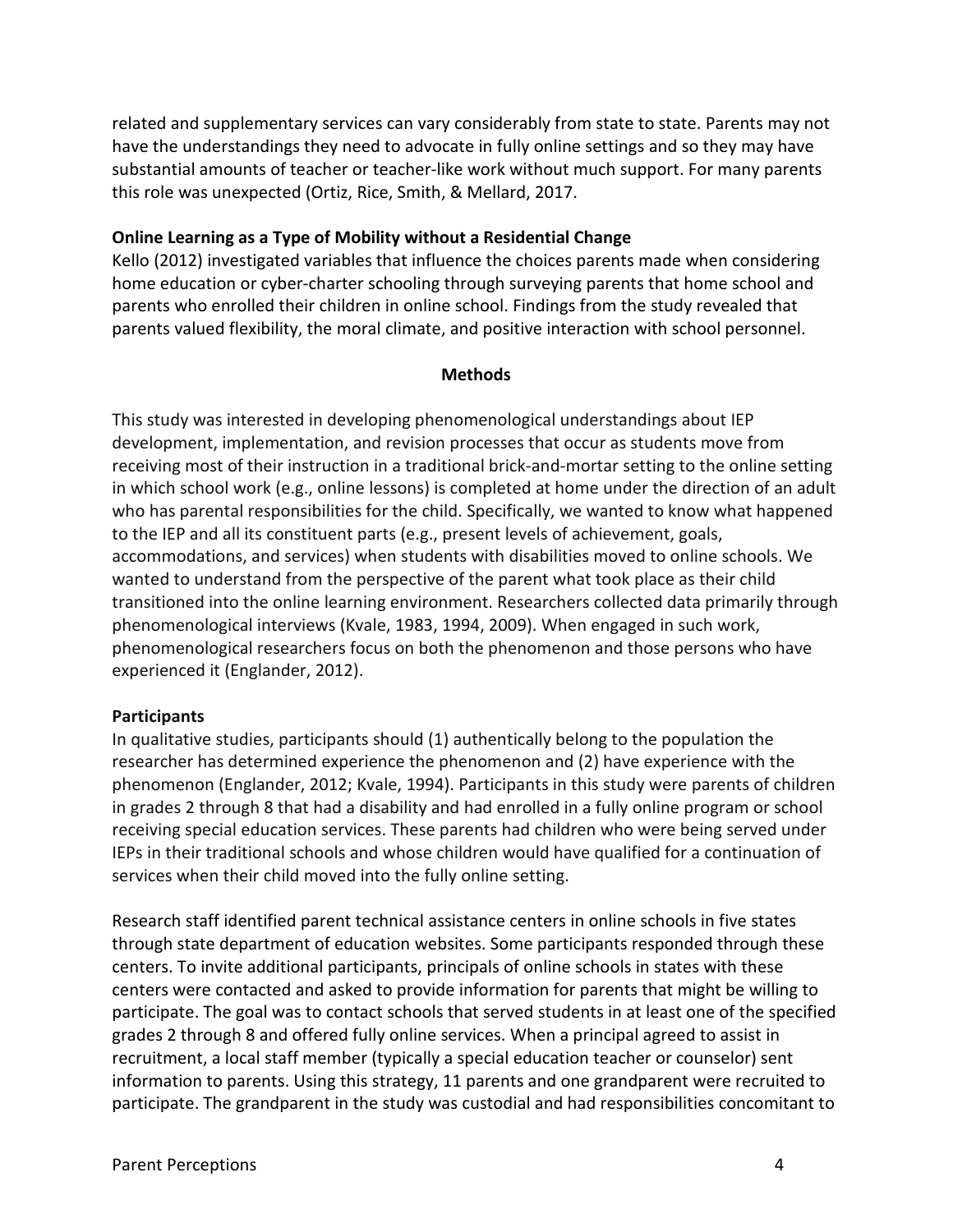a parent, and we do not reference her differently from the other parents throughout this document.

Participants in the study were parents with children with a disability enrolled in a fully online educational program or school and receiving special education services. Parents were interviewed from five states (Georgia, Utah, Ohio, Kansas, and Wisconsin). Demographic information about the parents and their children is contained in Table 1. All the participants were female parents of male students. The following numbers of students were reported by their parents to be in the following disability categories: autism (4), emotional disturbance (1), other health impairment (4), specific learning disability (2), and speech impairment (1).

The amount of time students had been enrolled in a fully online school or program ranged from 6 months to more than 2 years. Three children had been enrolled for less than an entire school year. Three children were working on their second full school year online. Six of the children had been enrolled in a fully online environment for more than 2 years. In short, the parents varied in their experience with the fully online environment, but most parents had a school year or more of experience.

# Table 1 *Participant Information*

| Parent's<br>Race/Ethnicity | Child's<br>Gender | <b>Child's Primary Disability</b> | Child's<br>Grade |
|----------------------------|-------------------|-----------------------------------|------------------|
| African American           | Male              | Autism                            | 5                |
| African American           | Male              | Other health impairment           | 3                |
| African American           | Male              | Other health impairment           | 8                |
| White/Caucasian            | Male              | Autism                            | 5                |
| White/Caucasian            | Male              | Autism                            |                  |
| White/Caucasian            | Male              | Autism                            | 8                |
| White/Caucasian            | Male              | <b>Emotional Disturbance</b>      | 3                |
| White/Caucasian            | Male              | Other health impairment           | 4                |
| White/Caucasian            | Male              | Other health impairment           | 4                |
| White/Caucasian            | Male              | Specific learning disability      | 3                |
| White/Caucasian            | Male              | Specific learning disability      | 4                |
| White/Caucasian            | Male              | Speech impairment                 | $\overline{2}$   |

# **Instrument Development and Data Collection**

Individual phone interviews with the 12 parents were recorded and transcribed. The interviews were completed in 60 to 80 minutes. The interview protocol was developed using the current literature on parent involvement in online learning generally and considered COLSD research on parent involvement and engagement in online learning environments for students with disabilities. The parents were specifically asked about the initial IEP, what happened when the online school was informed of the IEP, whether an IEP review meeting was held, and what the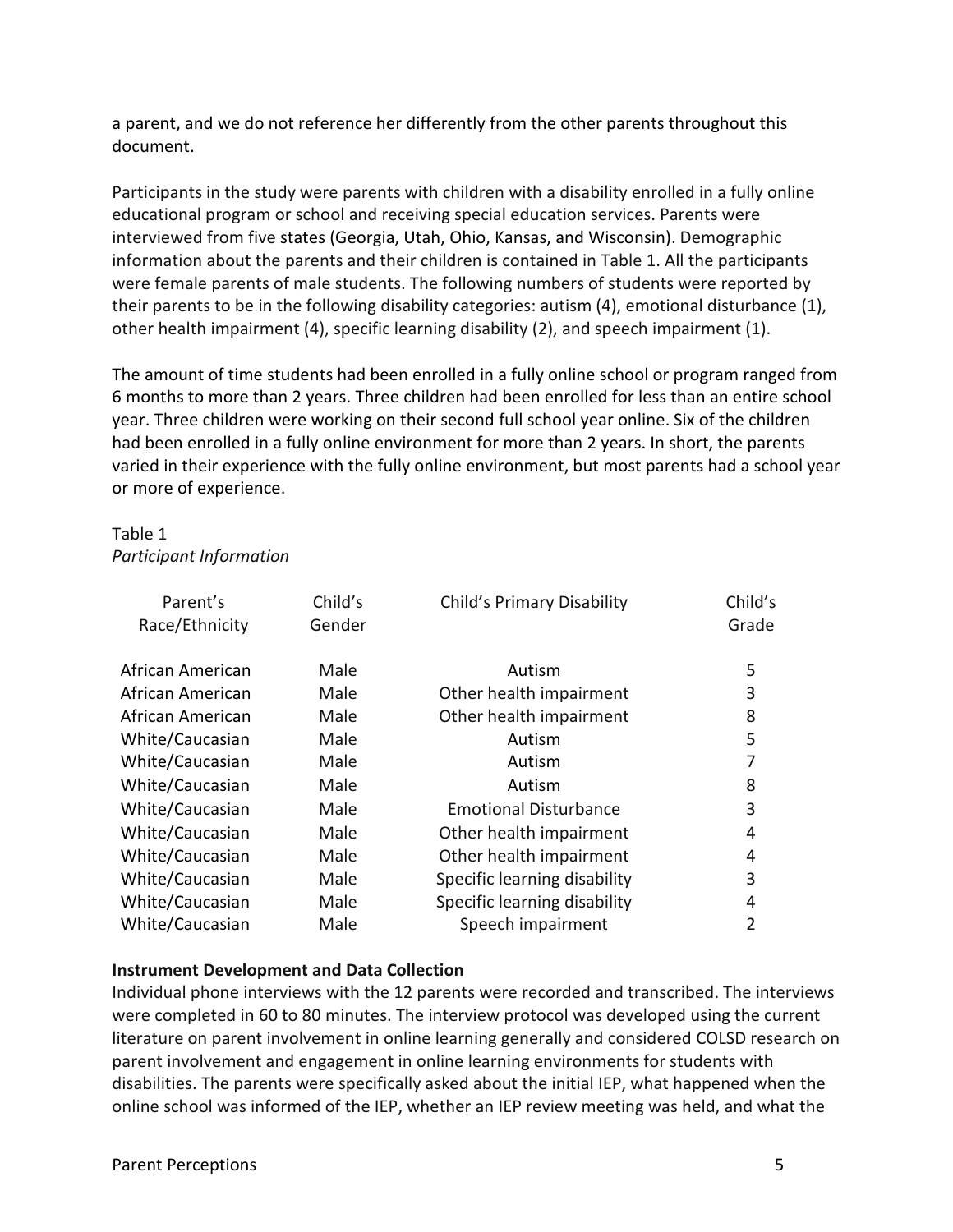circumstances were of the meeting. In addition, parents were asked what services, accommodation, and modifications they received in the fully online environment as well as the details of those services and accommodations/modifications. Finally, parents indicated whether they perceived those services accommodations/modifications as being helpful in working with their children.

# **Data Analysis**

During data analysis, one member of the research team organized the interview data around what happened to the IEP document itself (as opposed to the content) and suggested preliminary categorical or nominal codes based on the current research question. A meeting was held at which the three principal research team members evaluated and collapsed the codes into themes and then each member checked each other's themes. The researchers determined that the data for assistive technology, accommodation/modification, and other services was sufficiently expansive that the responses should be coded categorically. In a process like the first, one researcher suggested preliminary codes, and the other two researchers independently rated the first researcher's codes. Then consensus was reached among all three researchers where disagreement occurred. This process preceded for assistive technology, accommodation, modification, and other services until a consensus was reached and themes emerged that provided insight into the research questions.

# **Findings**

Participants in this study articulated several major elements that were directly aligned to the special education program and the accompanying services they found during their child's transition from the brick-and-mortar education environment to the online or fully online learning experience.

# **Perceptions of Services Leading to Identifying an Online School**

For the families of students with disabilities in this study, the impetus for movement to the virtual setting was dissatisfaction with the brick-and-mortar school. Parents in this study emphasized that they did not move to the virtual setting because of its strengths, but instead they were looking to exit the brick-and-mortar environment because of negative experiences.

Parents expressed concern that the brick-and-mortar school was not abiding by the requirements of the IEP. Some of these complaints were about service delivery, while other concerns were about the kind and type of services and accommodations promised and whether these services would be enough to help their children be successful. One example of this type of parental preference for a specific service came from a mother in this study that strongly believed her child needed to use the Diagnostic Indicators of Basic Early Literacy Skills (DIBELS) reading assessment (Good, Gruba, & Kaminiski, 2002). She was upset when the traditional school that her child was attending stopped using it and moved to a different type of assessment. The mother found an online school that promised if her child enrolled, the child could use DIBELS. The ability to say what types of services and what materials were used to give those types of services was important to all the participating parents.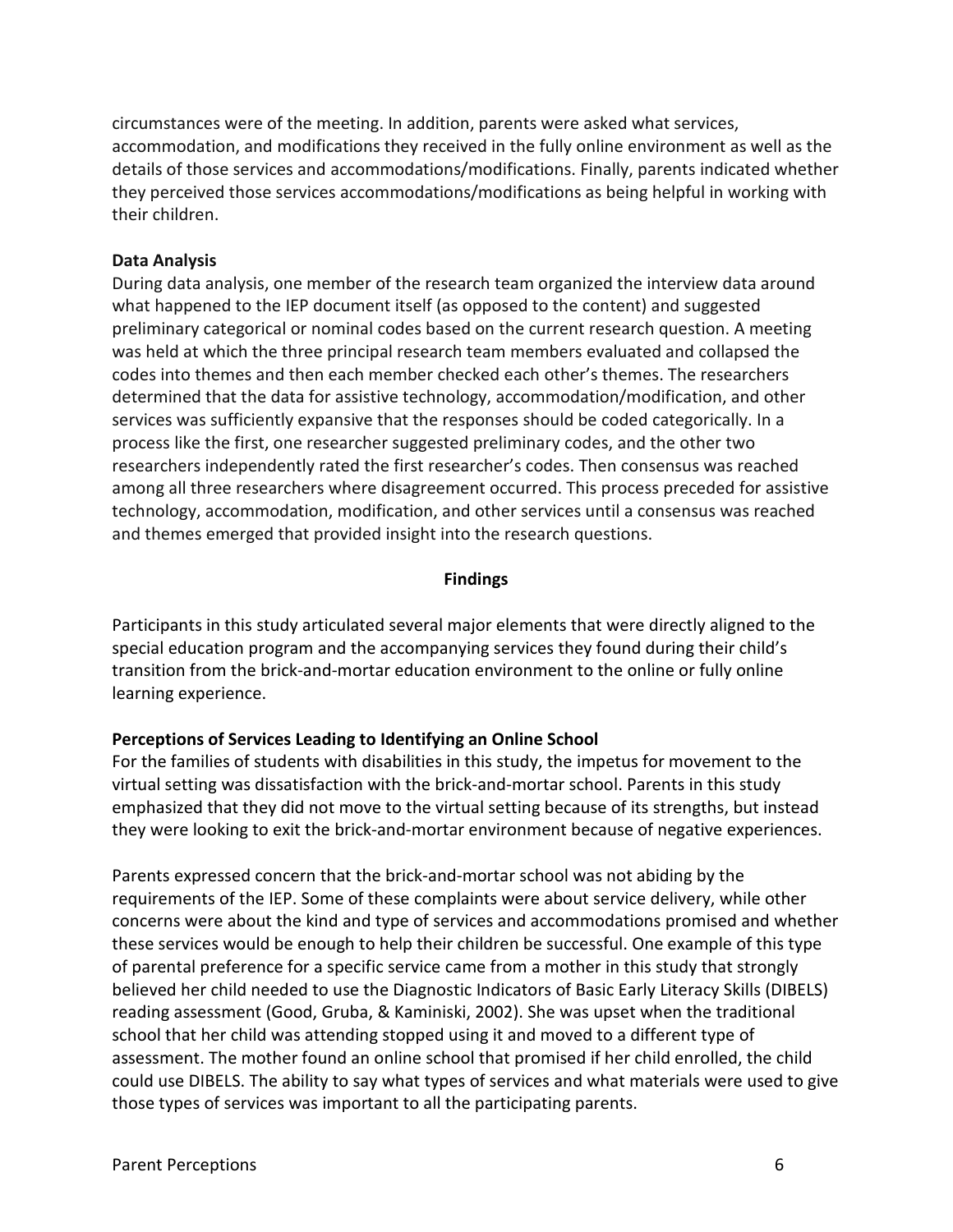Parents described unsuccessful advocacy in the traditional school setting to receive either basic services or, at minimum, what their child's IEP required. The frustration expressed by parents indicated extensive time, energy, and even resources dedicated to ensure their child received appropriate services due to the needs of their child's disability. One parent described the process as a metaphor for going to war:

I have to admit that the school district we were in, it felt like going to war, as far as the IEP. Instead of collaborative, for the students benefit, it felt more like we had to fight for what we thought our son needed. CO.1., lines 100-103.

Many parents were angry because they felt like they had to take on a substantial amount of work for serving their child or for helping school staff understand their children's needs. They also did not always approve of who provided the services and under what circumstances.

We had to teach the teachers what to do. And there was always something new that came up with him. A lot of times he would be able to pass what they had for him in the IEP, but because he didn't have autism as the label, there were things not listed there that probably should have been. The teachers didn't try. They sort of pushed it off on the special education teacher. WI.2., lines 8-12.

Parents reflected on how different the approaches were between the two settings. Central to these differences was the process the two environments took. The brick-and-mortar setting appeared to create an adversarial environment, pitting the professionals against the parent.

[The virtual IEP development] was much better, I would have to say. Our experience transferring from our elementary school to our middle school [both brick-and-mortar], the special education team was a very different experience. They're understaffed at the middle school/high school level. We felt like we were the enemy, kind of. It was a pretty horrible experience. When [virtual school] took it [IEP] over and reviewed everything, we actually met with the Director of Special Education, who was a special education teacher. I don't believe the principal was involved at that initial meeting. The health teacher was, anyone who had had any contact with him [her son] or would be. It was very smooth. Everyone was on the same page [virtual school IEP team]. We [virtual school IEP team] reviewed the goals and things that we would need for the online environment. Every quarter they are assessing and reviewing his progress with his specific special education teacher. So, we communicate quite frequently about expectations and things that he needs for assistance. WI.1., lines 45-57.

Parents in this study made distinctions between the delivery of IEP services and the intended outcome of these services. Because the outcomes their child needed were not being realized, they pursued virtual school. In the end, the perceived limitations associated with the development and implementation of an appropriate IEP was the determining factor for the parents in this study. Parents in this study perceived that their brick-and-mortar school was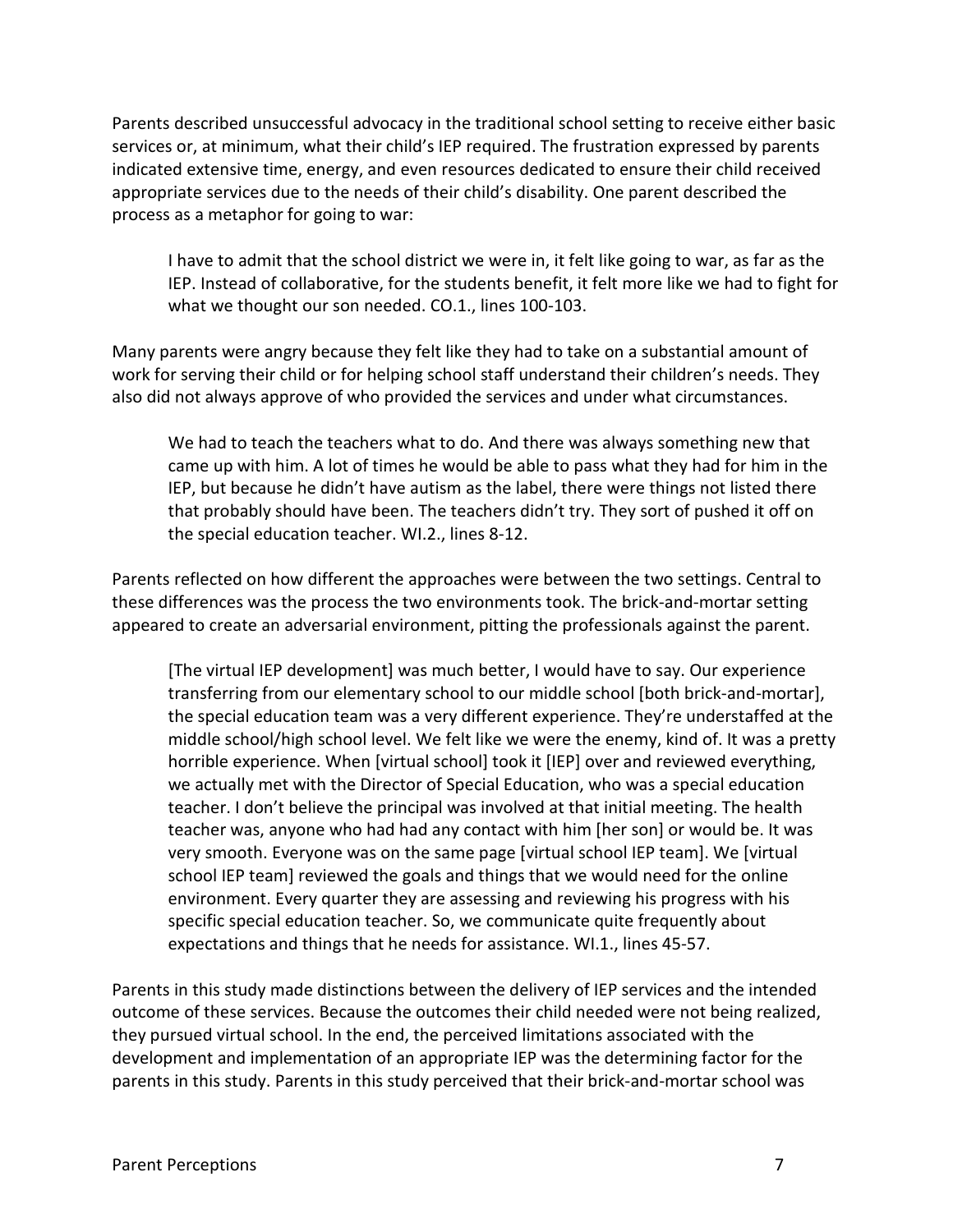either not calculating an IEP that was likely to help the child learn or not implementing what they had agreed to, which led to the search for an alternative educational setting.

When we changed over [moved from a brick-and-mortar to the online school] we had to send his IEP there [to the online school], and then I think it was within one or two weeks that we set one up through the [online school]. We changed a lot of goals because, of course, being at home is way different than in the brick-and-mortar. He succeeded so well that first three months. He enjoyed school. WI.2., lines 57-64.

Some parents reported being ignored during the transition process or relegated to following the various steps of the established enrollment process, not allowing personalization to the specific needs of their son or daughter and their specific educational needs as documented in the IEP. One parent illustrated this challenge when she attempted to share information that she had on her child and his specific needs. During her initial conversations with the online school program she explained:

I tried sending the school every report that I thought would help them to identify needs, and they accused me of sending too much. I was trying to be transparent. They didn't want it. KS.1., lines 64-68.

Overall, parents expressed a level of input dramatically different from their brick-and-mortar experiences. Many parents contextualized their perspective on their involvement on the transition to the online environment by first stating the challenges experienced in the previous physical school. Their description of what worked in the movement to the online setting was almost always initiated with what did not work in the former school. Our interview questions did not specifically seek to make this comparison, yet parent after parent began with what situation they left, the frustration in how they were treated, and the efforts put forward to advocate for their child.

# **Perceptions of Orientation and its Relationship to Service Delivery**

As part of their move to an online school, parents in this study were provided orientation information to their role in the online setting to varying degrees. Some parents reported a dramatic reframing in their own role in their children's education.

Whenever I had questions [during the initial transition] on how I'm supposed to teach him a subject, the kindergarten teacher was available. For speech and OT [occupational therapy] we had gone to a community-based company. They taught me a lot about how I can do things at home. I don't remember if it was just kindergarten or first grade, but they gave me a lot of input about different things to try, how to calm him down, how to teach him. I don't remember if it was kindergarten or first grade, the IEP coordinator said to me, you're not in a brick-and-mortar school, so you don't have to do things like a brick-and-mortar school would. I think that was in first grade, and I think that's when things kind of changed a little bit, how I started teaching my son. CA.1., lines 60-70.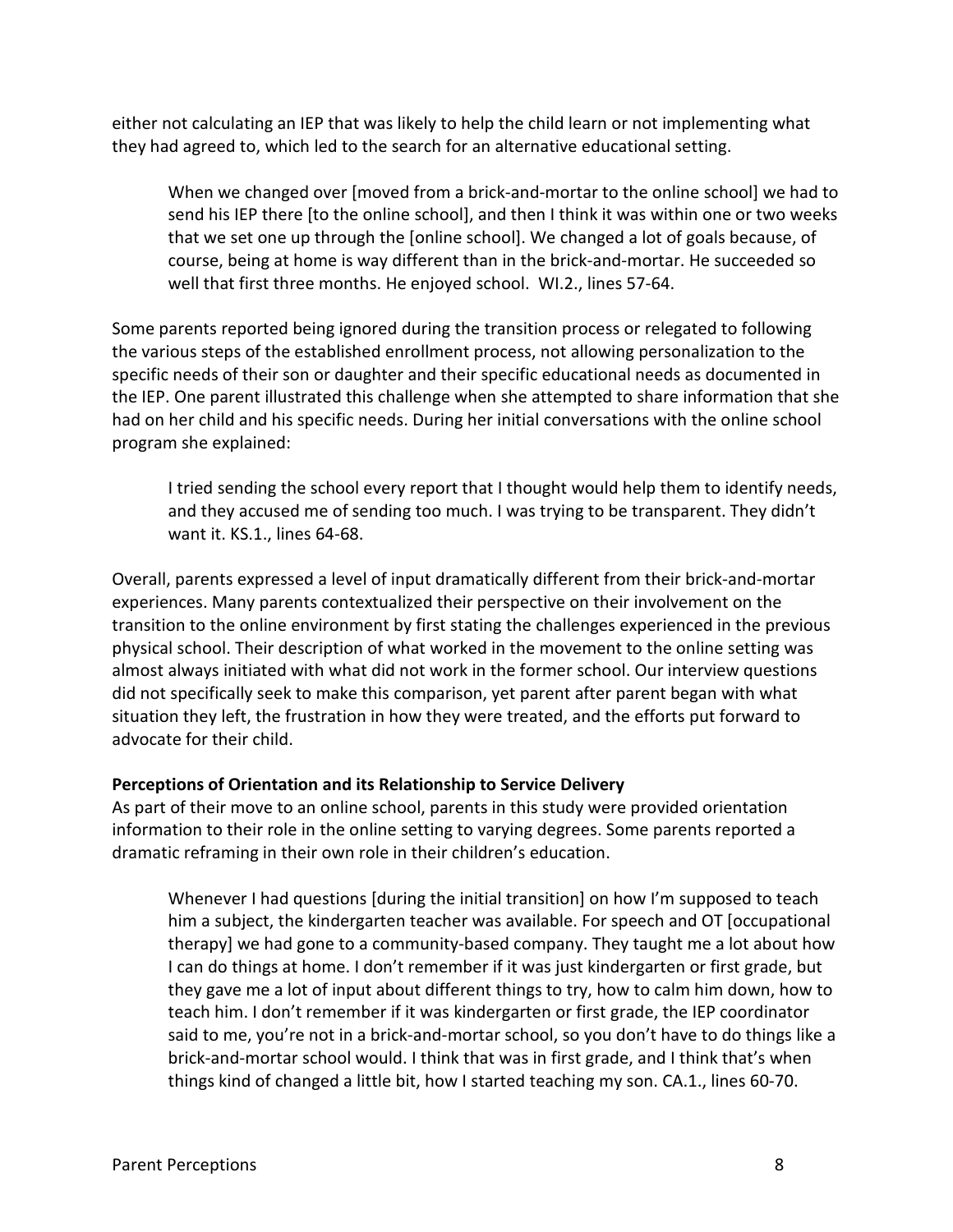Others reported a more seamless orientation. Parents expressed high levels of comfort with the orientation processes when they participated and a sense that the experts were in charge and willing to support their son or daughter in their specialized needs outlined in their IEP. One parent described this experience through the related services that were immediately provided upon their son's orientation to the online classroom.

[Educators at the virtual school] were very accommodating, gave him access to all those subjects, plus accommodations for speech. He got speech and OT online. He got an extra resource teacher. And these are people that are highly educated. One is based out of Oregon, one of his therapists. Just excellent people. They were very accommodating. He needs the same opportunities that everyone else receives. NC.1., lines 60-67.

The remarks offered by parents centered on a sense of relief when the online school stepped in and made immediate promises to support their children. The level of support varied and was often unique to the online program. This experience is what the parents described when they said that the schools were so "accommodating." Basically, the schools called them, answered parent phone calls, and were nice. The schools also were willing to give whatever services the parents recommended. One parent had a child that she felt needed speech services, and she narrated the lengthy process she went through in the traditional school trying to arrange those speech and language services. In the online school, by contrast, she told them she wanted speech services, and she had them arranged by the end of the day. When we asked the parents about testing in such circumstances, they either said they could not remember the testing or that none had taken place. This situation was also the case for determining when and if assistive technology should be provided. The parents described the computer in and of itself as assistive technology or they did not know what we meant by "assistive technology."

# **Perceptions of the IEP Review Process**

While more parents reported some form of review of the IEP immediately, others reported instruction beginning right away without such a review. In these cases, the parents had little to say other than they recently began with the lessons. Parents described a varied review process differing in when the review took place, the participants, and what happened as part of the review. Parents expressed inconsistencies in what schools did as part of the IEP review, sometimes uncertainty about whether it occurred, and the process that was followed to either confirm or alter the IEP for the online setting. Other parents provided a detailed account of the specific process for the IEP review that took place within days or weeks of the initial enrollment. For example, one parent described a process in which her child's IEP was reviewed immediately:

It [the IEP] was reviewed when he first came in. We went through an IEP meeting from the school that he was in saying that we were moving him. And then when we got him into the online school after about two weeks they did an IEP for him for online schools because it's a different environment and a lot of the things don't correlate in an IEP in an online classroom. FL.1., lines 97-100.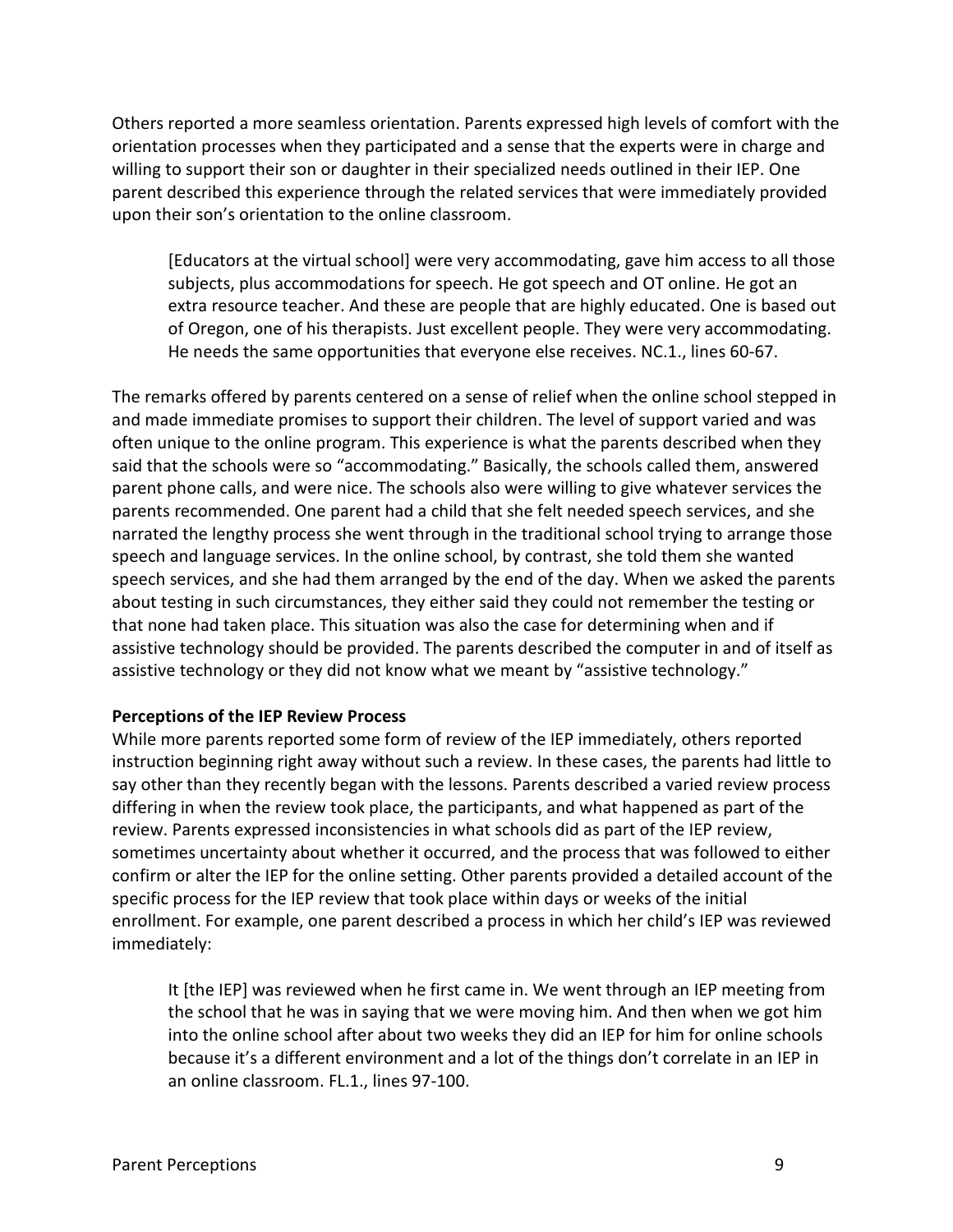Another parent expressed a similar sentiment:

I think it [IEP review by the online school] was within 30 days of moving [transferring to the online school] up here. UT.2., lines 64-66.

Typical timelines ranged from prior to the child's admittance into the online setting to anywhere between 30 and 60 days following the child's enrollment. No matter the details of the circumstances, parents were generally satisfied with the process in which the IEP was reviewed. However, some parents did not make clear whether they fully communicated the existence of an IEP upon enrollment in virtual school. One parent in our study was very clear that she was not asked about an IEP and she did not volunteer that her child had one.

Q: Did your child have an IEP? Parent: Yes, however, for the online program we never had them abide by it. I don't even know if it came up.

Q: Did your child have a disability specified on the IEP when he was in the brick-andmortar? Parent: Yes. Q: What were the disabilities named? Parent: CP [Cerebral Palsy], hydrocephaly, digestive disorders. He had a walker at one point. CO.1., Lines 28-35.

In this case, the child had fairly substantial health issues. It is noteworthy that a child could have such challenges and the virtual school would not notice in their interactions with neither the child nor the parent. When we asked this mother why she enrolled her child in the virtual school, she said that it was so she could make medical appointments easier to manage. It was surprising that this issue, in her words, "did not come up" in conversations with virtual school staff. However, this is the mother who described her interactions with the traditional school around the IEP as "going to war." Her frustration could have led her to divert conversation about an IEP away from virtual school staff.

# **Perceptions of Service Delivery as Part of IEP Implementation**

Much of parents' involvement in carrying out the IEP centered on instruction. Parents expressed the need for them to provide support for their child in reading, lesson completion, and/or adjusting the demands of the assigned lessons. Since instructional elements are rarely defined on the IEP, instructional information was often only footnoted in the IEPs, if at all. Parents, then often made most of the decisions about instruction and applied accommodations and modifications as they saw fit, just as regular classroom teachers or school professionals do in traditional settings.

The classes that he has taken online, if he didn't have an IEP, I wouldn't need to do much of anything. But since he does have an IEP I can sit with him through them and read him everything. I know it depends on what online curriculum you're using, but the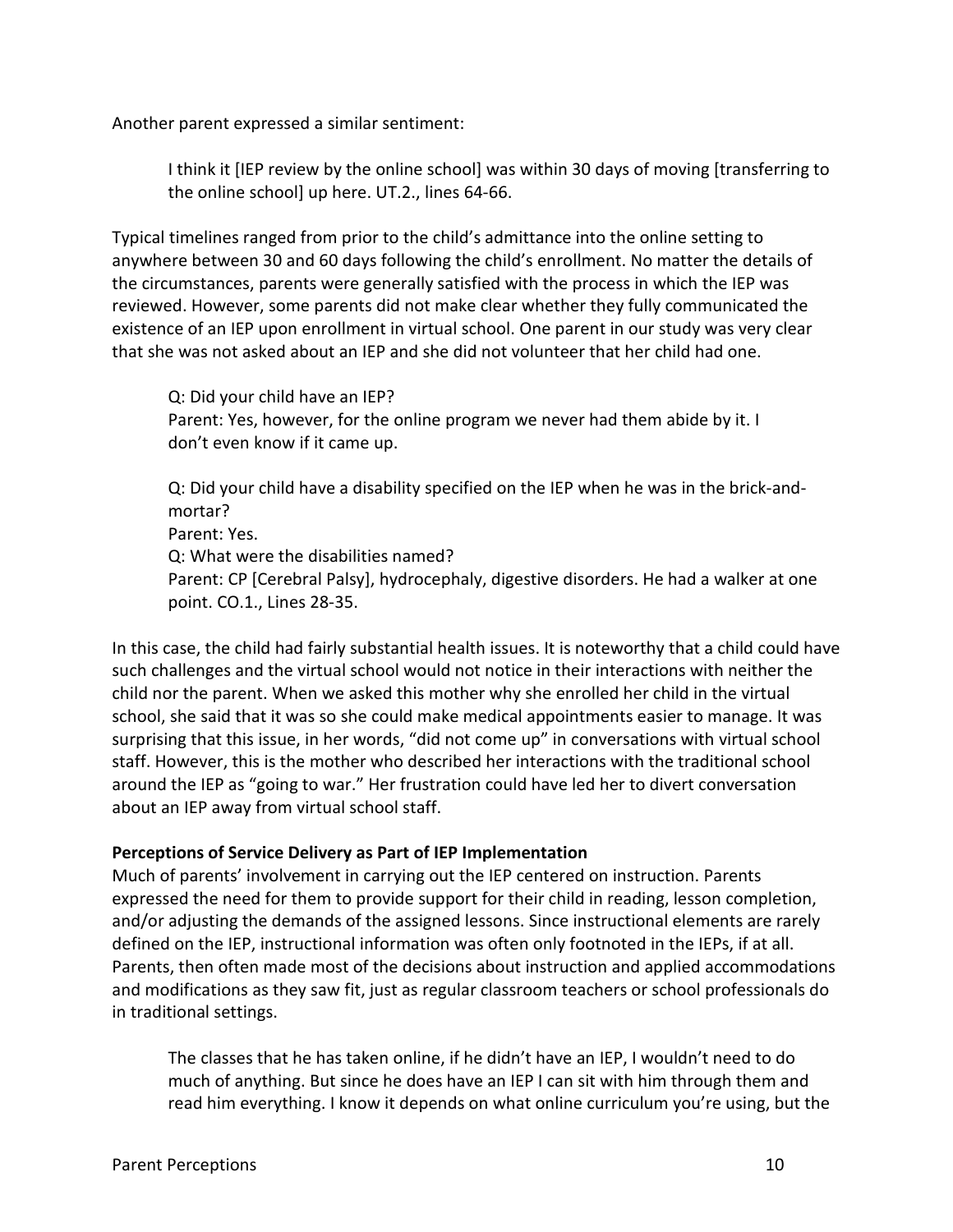ones that he's been using, if he can do it by himself then I wouldn't need to do anything other than to monitor that he's on track. WI.3., lines 109-116.

Accommodations were often the focus of what their child needed and what parents believed they provide. While not necessarily listed as an accommodation on the IEP, parents reported having to read to their child, identify additional resources to ensure their child comprehended the content, and worked with the schedule to ensure the child had the time to complete an assigned task. One parent explained her efforts in finding and then using supplementary materials to accommodate their child's learning needs. Applications on the Internet were often described to us by parents when we asked about assistive technology and supplementary services.

We use YouTube a lot. If we're doing science, whatever the topic is I can find something to augment what the book is saying or to replace what the book is saying if I think it's a more interactive type of lesson. Even for literature, if he has a story to read, sometimes I'll find something on YouTube that he can watch so that visual will help him comprehend what he's reading. I think that's the only electronic support that we use. CA.1., lines 348-356

When parents discussed their children's coursework, they often began to recall labor intensive services the traditional school had provided. For example, one parent shared how her son used to receive the support at school and how she, as his mother, had to continue the service at home, serving in the role of an instructional aide. In this instance, and in many stories parents shared, the supports teachers or aides in the brick-and-mortar setting had provided were being assumed by the parent to ensure meeting the specifications of the IEP, and of course those needs of their child.

No. I do know, they're supposed to read to him or allow him to read out loud because that's the only way he comprehends is to hear, and they must sit and make sure that he is reading it. Because I'm there. Either I'm reading or I'm listening to him read. But I make sure that it's being read out loud. FL.1., lines 236-241

Parents described how they filled any visible void in their child's instruction. In some instances, parents confessed a lack of knowledge in determining what IEP-specific services were required, and instead of pursuing an IEP review, parents filled the perceived void. Some parents indicated concerns or fears of having to return to the brick-and-mortar setting if too many questions or requests were asked of the online provider. They didn't feel like they had the leverage to be too persistent or demanding for services in the online environment. As an alternative choice, most parents reported seeing the need and attempting to address the challenge on their own.

Almost everything [what the parent assisted with] except for doing the actual work. And again, up until just recently we even did the readings together [parent and child]. Sixth grade and seventh grade when it was for say reading or social studies we would get to the page where they tell you ok now read such and such and do pages such and such.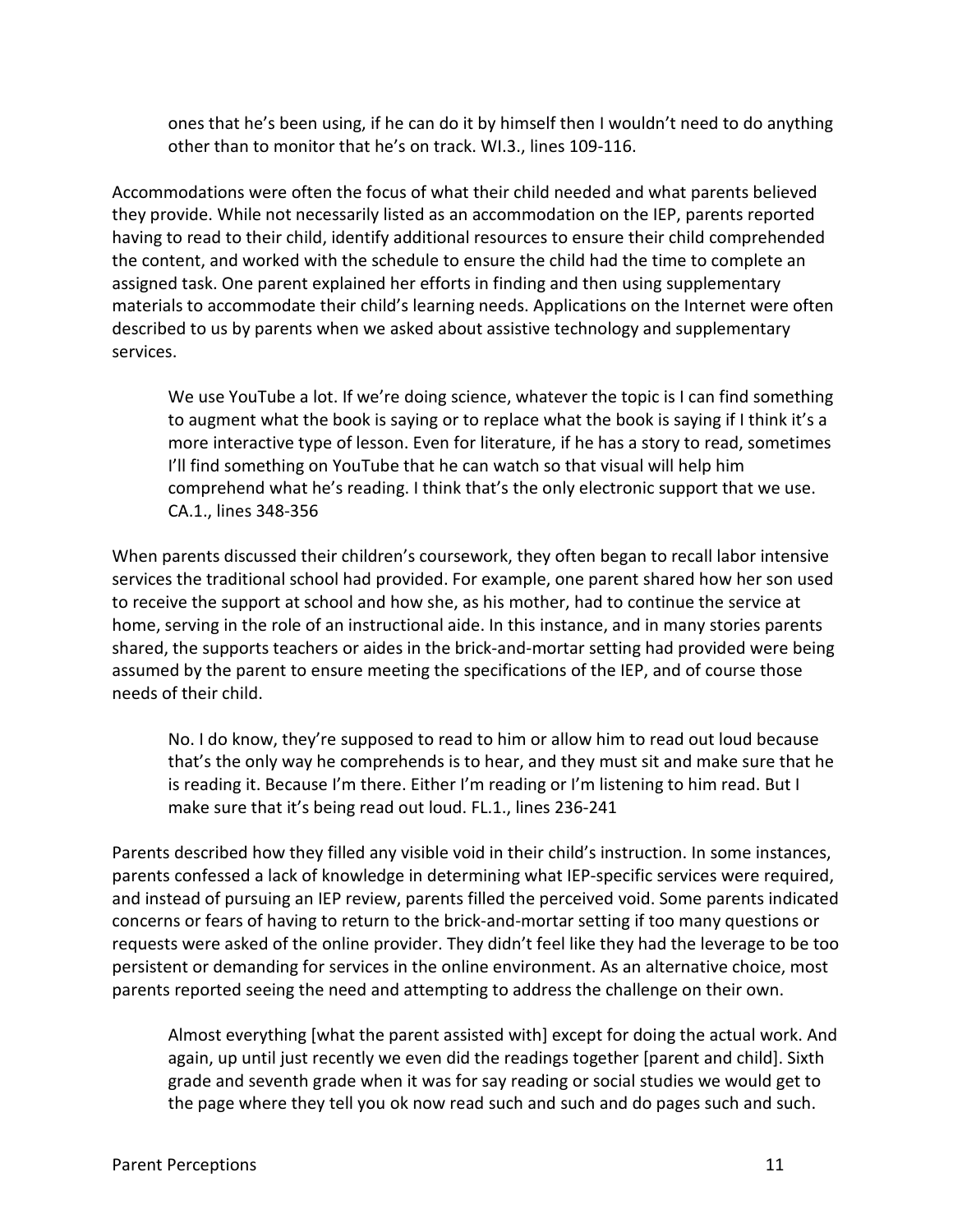We would sit down together [parent and child] and read the chapter together. He [her son] would read one section or one page and then I would read a page and he would read a page. So, I was even going as far with helping him read the material up until just recently. GA.2., lines 129-138.

From the initial need to transition to the online setting to the day-to-day instructional supports, parents believed that they were ensuring their child received a unique and specialized learning experience premised in the IEP and the services it prescribed. Parents assumed such heavy responsibility on their part was necessary to make online learning a successful experience. While some of the supports were not directly aligned to the IEP, parents echoed the need to be an integral part of their child's learning experience and their qualifications to provide such services came from their status as the parent.

I truly believe parents are the primary first teacher of children and even though I might not have an M.D. in education, I think we know our children best. There are good teachers out there, don't get me wrong. But I don't think any teacher is going to know your child more than you if you care. As a parent, we're able to catch those issues that are there and see things that are missing, and then it is our job to go ask the teacher for help. WI.2., lines 349-353

Note how the parent providing this explanation was the same parent who said the traditional school was untenable because she was having to do too much to help the teachers understand what her child needed. Indeed, almost all the participants had a narrative arc like this. Whatever happened in the traditional school that was so unacceptable was suddenly less burdensome, even desirable when the parent had the child at home. Whether the services were outlined or promised in the IEP or simply something they determined their child needed, parents desired a responsibility to carry out the IEP and provide the specialized instruction, even though none had preparation or experience in such services.

#### **Discussion**

In this study, we interviewed 12 parents across six states about their experiences and that of their children in the K-12 online learning environment. Through a series of interview questions, we learned that the transition from the brick-and-mortar to the online setting was one that centered on the IEP. To begin, parents reported seeking additional school options due to challenges in the services being provided, or not provided, their child with an identified disability. Learning that fully online education was an option, parents shared that these schools appeared to listen to their concerns and responded with an option that parents interpreted as a safe place removed from the issues the brick-and-mortar environment presented.

One of the initial steps in the transition to the fully online learning environment was a review of the student's current IEP. Parents indicated this experience was generally a positive one. After the initial review, the IEP did not appear to serve as a primary resource for the daily and weekly online learning experience. Instead, parents reported that much of the day-to-day instruction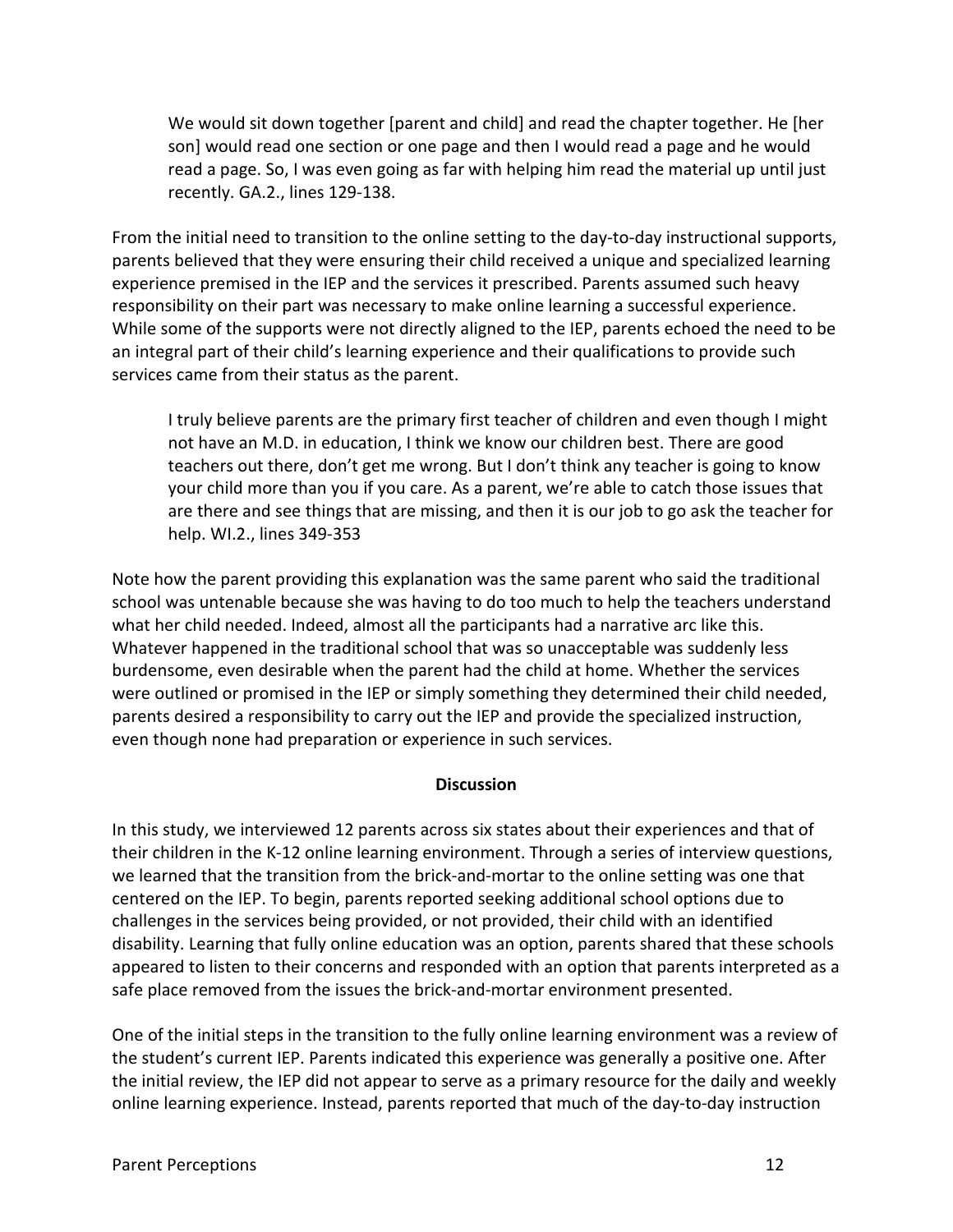and portions of the unique and specialized services indicated in the IEP were assumed by the parent within the home. Interestingly, while parents were being asked to commit more time to their child's learning, including supports they did not believe they were particularly qualified to address, their satisfaction with the online learning experiences were overwhelming positive. Feedback from parents suggested direct control over their child's learning played a part in parent's willingness to assume more instructional involvement if not leadership.

Further, they did not see how they could return to the traditional school and expect things would be better or improved. At least in the online school, they experienced usually at least one sympathetic listener and a far easier process of revision of services on the IEP that better reflected what the parent wanted. This resulted in a scenario in which the parent would say that they left the traditional school because they had to make all the decisions, but then say they loved online schooling *because they could make all the decisions.* This decision-making power began when the parent realized they did not necessary have to disclose the existence of an IEP.

This work reinforces Sorin and Lloste's (2006) findings that emphasize parents that move their children for school-based reasons are often seeking to address challenges in academics, behavior, or learning expectations that are not being met within the current educational program. The online setting appears to align with historical research on student mobility, but with the added twist that parents almost universally gain more responsibility for providing the learning support when the coursework begins. These findings also extend the work of Smith, Burdette, Cheatham, and Harvey (2016), which found that parents are often the decision makers in selecting the online school for their son or daughter. What we know now is that decision is often made in frustration and anger. Finally, our findings mirrored those of Beck, Egalite, and Maranto's (2014) survey that found that parents of students with disabilities reported high satisfaction with online schools. However, the findings also demonstrate why parents (Ortiz, Rice, Smith, & Mellard, 2017) describe being overwhelmed and frustrated. Parents of students with disabilities in this study were not entirely satisfied with their situation in the online school, but the reason why they came to the school and their current ability to make most of the instructional decisions are so valuable that they do not deign to complain.

Since parents seem to be providing most of the accommodations and making the decisions about instructional elements, they are unlikely to find fault with themselves. The perception of increased quality came from the fact that parents were more able to control many elements of the instructional delivery. However, when we asked questions about assessments or tests to see if these services or supports were needed, parents could not recall any such assessments. That is why one parent could say "my child needs speech therapy" and have it added to the IEP the same day. That personal investment was tested as parents found themselves providing or managing the delivery of most of the services.

At first blush, our findings from this study might align with the growing school choice initiatives since the parents spoke so highly of the online school's acceptance of them and their willingness to abide the parents' wishes (e.g., Kello, 2012). However, perusing all the parents'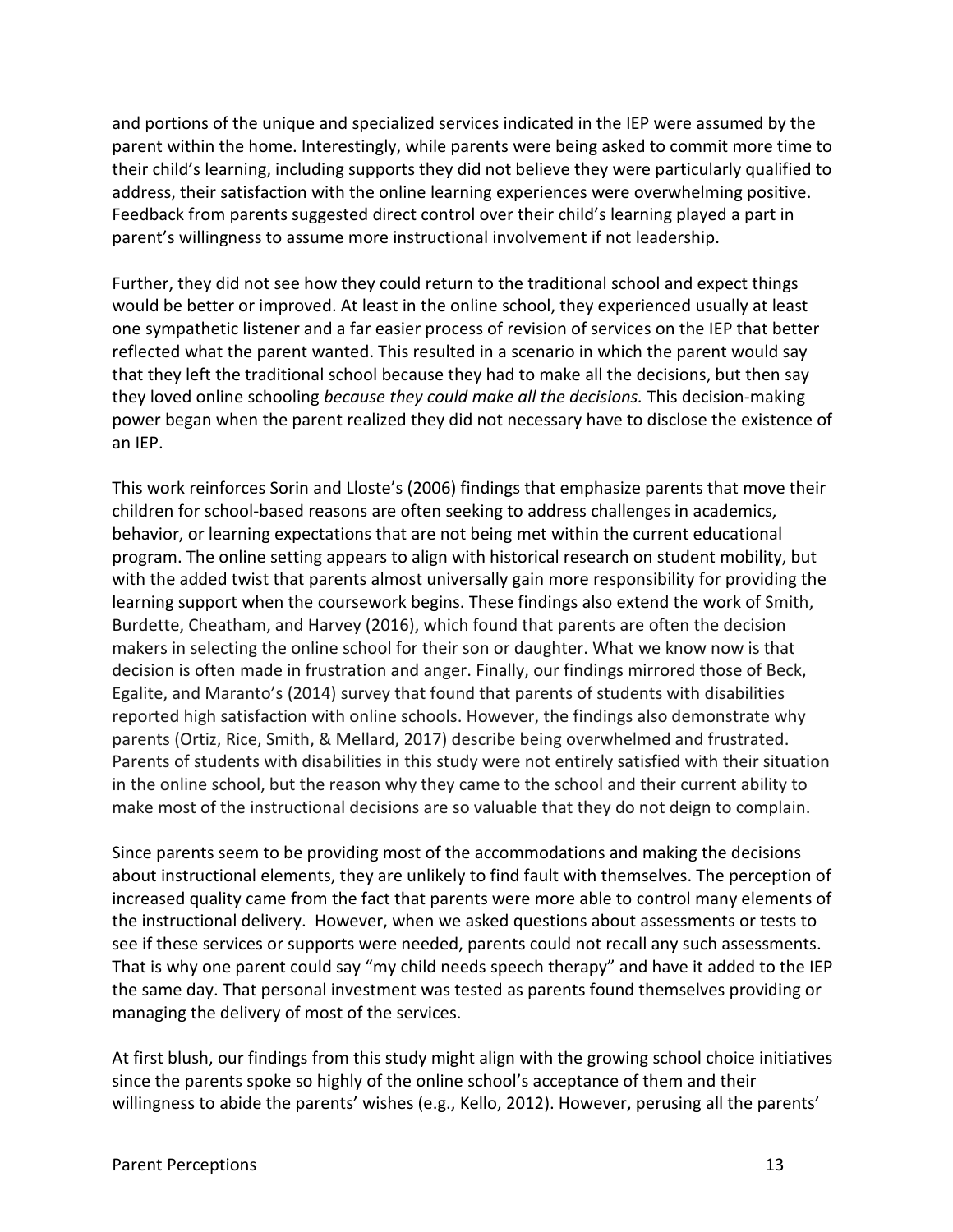narratives revealed that the online school may not be providing services to any greater degree than the traditional school. The online providers are perceived as being nicer and more accommodating. This feeling may be because the online school pursues all the communication online and, therefore, the tension that might build up when people interact in the same physical space might be less. In other words, the expectation that interactions would not be face-to-face was perhaps less daunting or intimidating for parents who had not historically had positive interactions with the school, although no parent in this study said such a thing directly.

## **Conclusion**

Any educational transition is potentially difficult, particularly for a child with a disability and those family members working to support the change. Unfortunately, the move to the online setting was one that occurred during times of turmoil and conducted under stress. Because of these circumstances, parents who, due to their willingness and ability to move their children to online school, desired a great amount of input in the decision-making process and were placed in a situation in which they became the primary providers special services and the needed support. They did this because the school was unprepared to provide those in some cases; in other cases, parents were unable to successfully identify needed services and/or supports and then communicate the needs to the school after the child was enrolled. Since the children were working online, teachers were either not positioned to see the needs or did not have training as to how to identify or recognize these in online learners.

In practice, online schools need to be aware of the reasons why parents are selecting the online option, including the cloud of mistrust they may have over their children's educational experience and the need to feel more in control. If the IEP is perceived as primarily an administrative tool, less so as a basis for the educational experiences for students with disabilities, online settings need to be prepared for an initial and immediate IEP review. Online personnel should be prepared to orient and support parents and their students specific to what the IEP warrants. However, they should also reconsider their screening and assessment practices and the ways in which those processes are conveyed to parents. Services that are offered should be warranted through data collection and evaluation processes. Further, parents need more information about IDEA: what the terms mean, what services can be provided, and how due process should operate.

For research, the field needs more studies of parent expectations of online versus traditional schools, the processes that would best support the movement, and the role both the traditional and online schools can play in assisting students as they move to the online environment. Questions remain regarding if research on student residency changes has currency in the online environment or if too many distinct components are included (e.g., enrollment, orientation, IEP review, and instructional supports and accommodations).

In terms of policy, this study provides state entities and local educational agencies with information that should guide decision making about parent support requirements for online schools. Clearly, it is important to help parents understand IDEA principles to a greater degree.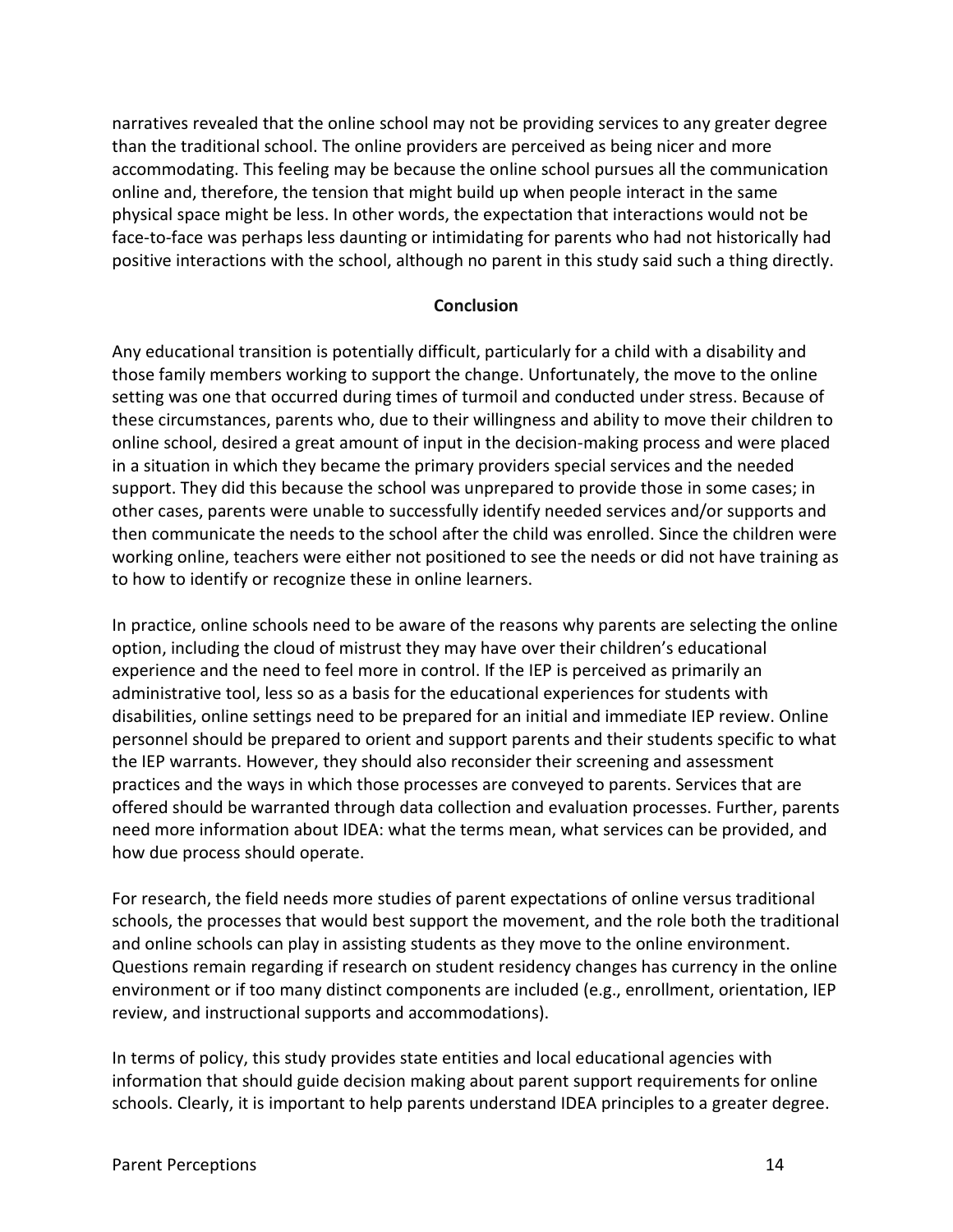It is also important that parents have access to advocates at various levels who can help them negotiate with both traditional and online schools so that children do not have to change schools out of frustration.

## **Limitations**

This work sought to learn what parents perceived happened to the IEP when students moved to fully online learning. As a qualitative study relying on interview data and parent-provided artifacts, there are, of course, limits to the generalizability of these findings. First, parents were invited because they responded to an invitation from their parent technical assistance center or because a principal helped us make contact. This method did not necessarily yield a random and representative sample of parents in similar situations, which limits generalizations of the findings. Second, the accuracy of the parents' reports and their descriptions, such as the amount time they waited for an IEP meeting were not verified or corroborated with another source. Nevertheless, our findings are noteworthy because they show what commonalities can emerge when parents from widely different state and local contexts discuss what happens to the IEP when they move their children online. Finally, this study did not look at learning or other outcomes in its pursuit of parental perceptions. We cannot make statements about what services and supports "worked" or did not. Further study on this topic will provide a broader, robust paradigm of related policies and practices and serve as a stronger foundation for policy development, technical assistance, resource development, and research.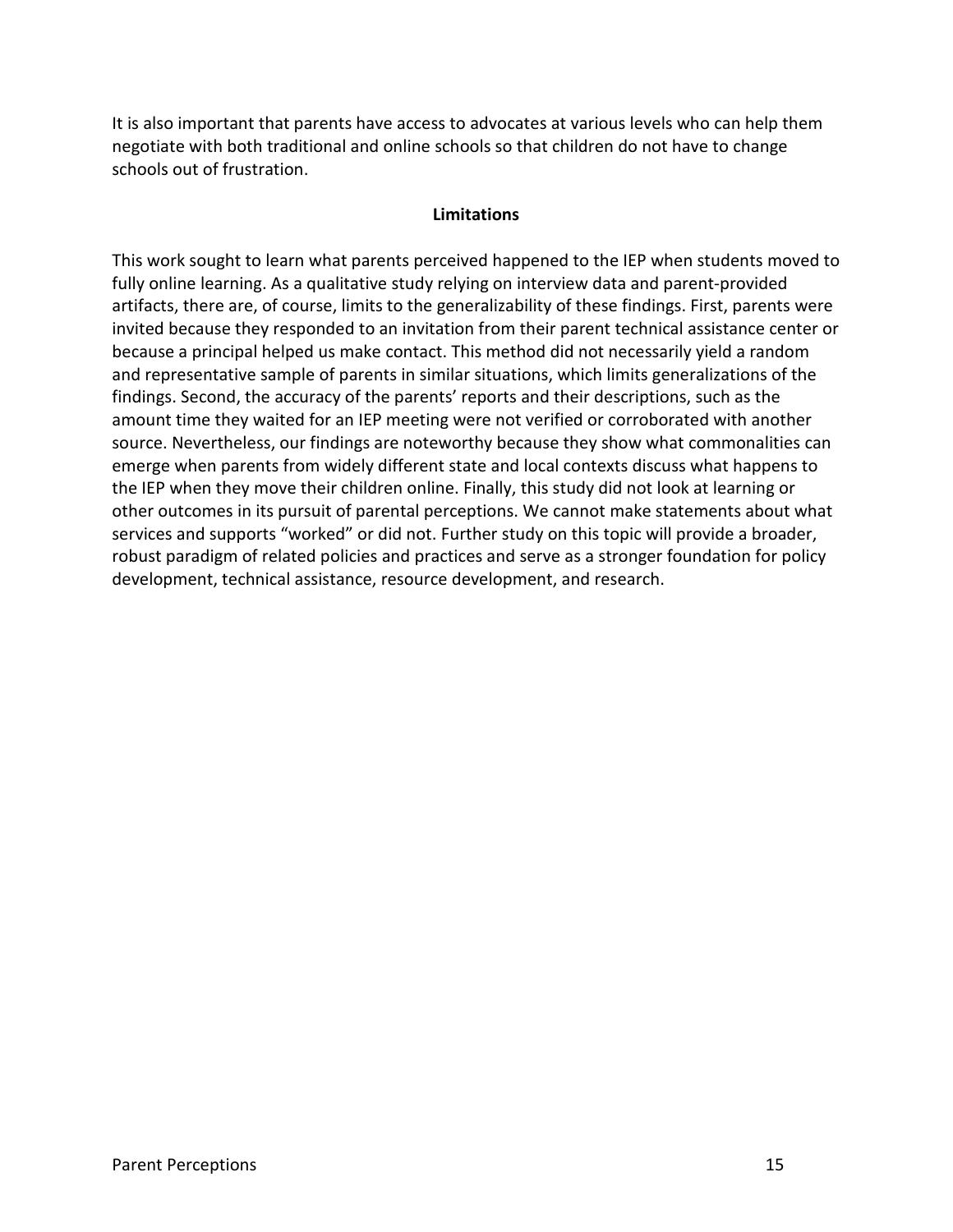### **References**

Beck, D., Egalite, A., & Maranto, R. (2014). Why they choose and how it goes: Comparing special education and general education cyber student perceptions. *Computers & Education, 76, 70-79.*

Englander, M. (2012). The interview: Data collection in descriptive phenomenological human scientific research. *Journal of Phenomenological Psychology*, *43*(1), 13-35.

Etscheidt, S. K., & Bartlett, L. (1999). The IDEA amendments: A four-step approach for determining supplementary aids and services. *Exceptional Children*, *65*(2), 163-174.

Fish, W. W. (2008). The IEP meeting: Perceptions of parents of students who receive special education services. *Preventing School Failure: Alternative Education for Children and Youth*, *53*(1), 8-14.

Fitzgerald, J. L., & Watkins, M. W. (2006). Parents' rights in special education: The readability of procedural safeguards. *Exceptional Children*, *72*(4), 497-510.

Good, R. H., Gruba, J., & Kaminski, R. A. (2002). Best practices in using Dynamic Indicators of Basic Early Literacy Skills (DIBELS) in an outcomes-driven model. In A.Thomas, and J. Grimes (Eds.) *Best practices in school psychology IV* (pp. 699-720). Washington, DC, US: National Association of School Psychologists.

Hartman, C., & Franke, T. M. (2003). Introduction and overview: Student mobility: How some children get left behind. *Journal of Negro Education, 72*(1), 1-5.

Hastings, J. S., & Weinstein, J. M. (2008). Information, school choice, and academic achievement: Evidence from two experiments. *Quarterly Journal of Economics*, *123*(4), 1373- 1414.

Kello, M. A. (2012). *Understanding the attitudes and perceptions of families that choose nontraditional educational services: Cyber-charter schools and public choice*. Wilkes University.

Kvale, S. (1994). Ten standard objections to qualitative research interviews. *Journal of Phenomenological Psychology, 25*(2), 147–173.

Kvale, S. (1983). The qualitative research interview: A phenomenological and a hermeneutical mode of understanding. *Journal of Phenomenological Psychology, 14*(2) 171–196.

Ortiz, K., Rice, M., Smith, S., & Mellard, D. (2017). *Roles and responsibilities of parents of online school students with disabilities.* Center on online learning and students with disabilities. University of Kansas. Author.

Rumberger, R. W., & Larson, K. A. (1998). Student mobility and the increased risk of high school dropout. *American Journal of Education*, *107*(1), 1-35.